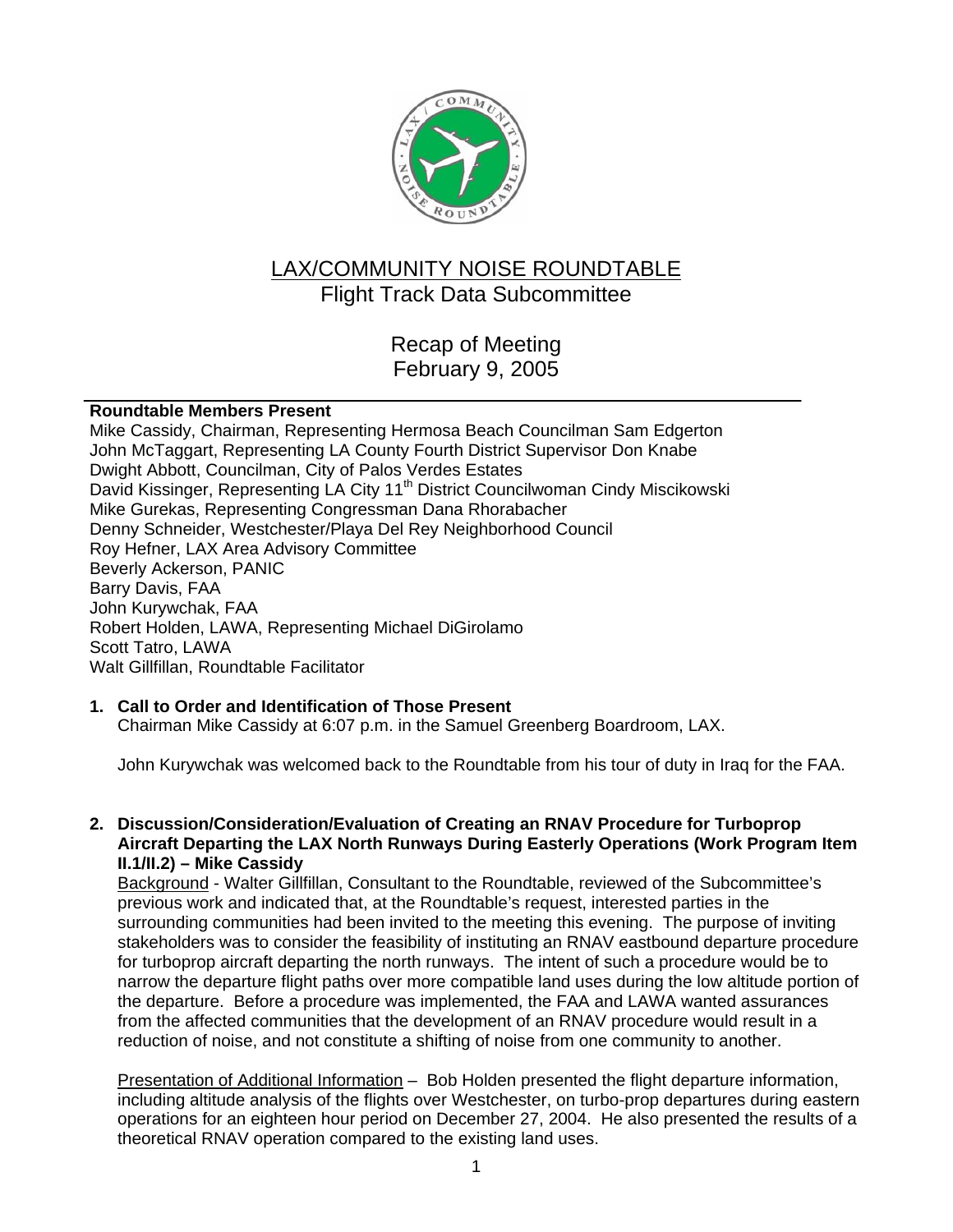Discussion – The following comments were made by members of the Roundtable and participants from the communities:

- The FAA representatives indicated their willingness to consider how to make an RNAV procedure work, but would need a consensus from the communities that the noise mitigation would be effective.
- Concern was expressed that changes would be shifting noise from one community to another
- Question was raised on how a consensus would be determined
- Question was asked if higher arrival altitudes for landings to the east would allow aircraft departing to the east to reach higher altitudes sooner.
- It was noted that the ground elevation in the Windsor Hill area was higher and that aircraft over flights would be closer to people in that area.
- Concern about the safety of aircraft during bad weather turning closer to the ground during takeoff.

Action - The subcommittee requested that the Roundtable invite the principal turboprop operators to a Roundtable meeting to discuss two possible courses of action:

- 1. Initially, work with the TRACON to delay easterly turboprop departure turns until reaching the end of the runway
- 2. If the delay is not possible or is not effective, pursue the RNAV alternative

#### **3. Discussion/Consideration/Evaluation of Palos Verdes Peninsula Turboprop and Jet Aircraft Over Flights (Work Program Item III.3) – Mike Cassidy/Dwight Abbott**

Background – Mike Cassidy reviewed the information presented at the November 10, 2004 Roundtable meeting regarding Peninsula over flights and the actions taken by the Roundtable requesting additional information.

Presentations –Councilman Dwight Abbott indicated that he had additional information in two areas. The first item addresses large jet departures to the east that over fly portions of the Peninsula and the coastal cities. The second item provides additional information regarding turboprop aircraft over flight of the Peninsula.

- 1. East departures Councilman Abbott collected data on December 20 and 21, 2004 that illustrated this type of operation by some airlines while "Over Ocean Operations" were in effect. Two possible mitigation actions were suggested:
	- Delay the right turns back to the coast until reaching an altitude of 5,000 feet
	- Obtain compliance with the Over Ocean Operations procedure

Bob Holden presented flight track data for these operations from LAWA's system. He indicated that the LAX Operations Log for these dates showed that the winds at the time for these operations was approximately 10 knots from easterly directions. He also presented radar profile data for one of the B747's and the B722 departure showing that these aircraft would have to fly out from around 11 to 13 nMi before reaching an altitude of 5000 ft. before turning.

The FAA representatives indicated that there were two problems with delaying the turn. The first problem was interference with air traffic to the east of LAX and the second was the question of shifting of noise from one community to another.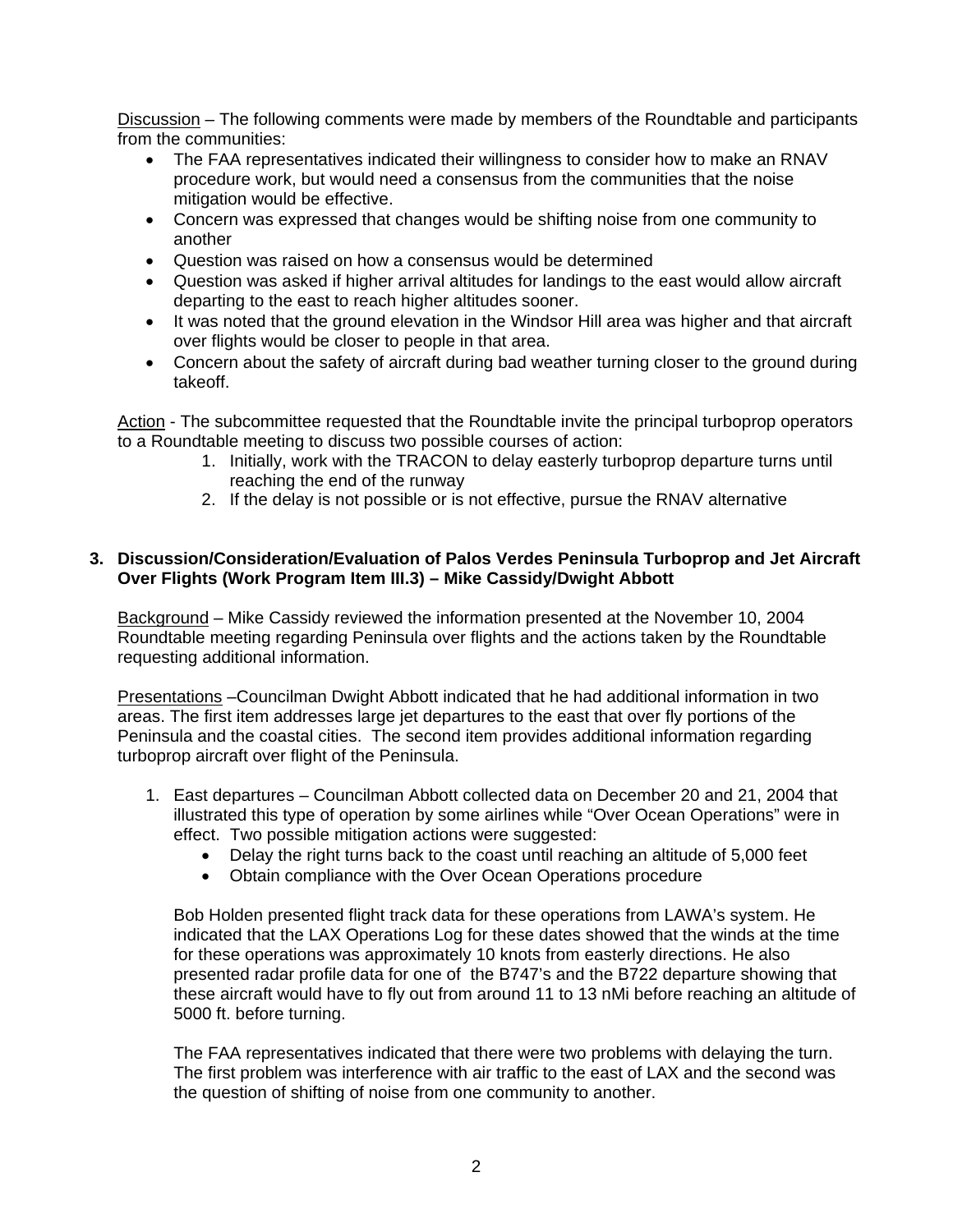The Roundtable members noted that previous work efforts had identified several of the same airlines as being in non-compliance with the Over Ocean Operation protocol. At that time, the airlines were invited to attend a Roundtable meeting to discuss the problem. It was suggested that these airlines be asked again to meet with the Roundtable.

The airport staff pointed out that the prohibition of the eastern departures during Over Ocean Operations is the subject of the Part 161 study currently being undertaken by LAWA.

- 2. Peninsula over flight Councilman Abbott collected additional data that identified specific over flight issues and recommended three specific actions to address the problem.
	- Work with the FAA to assure that all of the San Diego and Carlsbad departures from LAX are kept off shore as intended.
	- Direct all LAX departures to Palm Springs, Yuma and El Centro over water around the Peninsula
	- Assure that all LAX departures to Ontario cross the Peninsula at or above 7,000 feet.

The FAA representatives indicated that they would review the San Diego/Carlsbad departure routings. Implementation of the current RNAV jet routings may open an opportunity for the PMS/CRQ/YUM routings. The Ontario option will be discussed at the next Roundtable meeting. It will also be considered in the current airspace redesign being conducted by the FAA.

Comments – A participant noted that they believed that the removal of all Peninsula over flights was a commitment made by the FAA during the Task Force study. The FAA representatives did not believe this to be the case. They indicated that they would discuss the sensitivity of the over flight issue with the Palmdale Enroute Center, as well as the apparent "short cuts" taken by jet flights after 9:00 p.m. on the LAXX Daggett Transition departures.

Action – The recommendations presented by Councilman Abbott were offered to Barry Davis of the FAA with the request that he make working level inquires into the possible implementation of these suggestions and report to the Subcommittee of his findings.

# **4. Flight Track Data Subcommittee Member Discussion – Mike Cassidy**

The FTDS reviewed the draft letter to the FAA commenting on the FAA's proposed Order 5050.4B and approved sending the comment letter. The FTDS also recommended adding Congressman Dana Rhorabacher to receive a copy of the letter.

Chairman Cassidy summarized the Subcommittee's actions during the meeting into two recommendation categories – one to the FAA and the other to the Roundtable: Requests to the FAA

- Delay the left turn point for turboprop aircraft on the north runways when departing to the east;
- Delay the right turn point for aircraft departing the south runways to the east until an altitude of 5000 ft. is reached;
- Keep turboprop aircraft off shore of the peninsula on the San Diego, Carlsbad, Palm Springs and Yuma departures from LAX;
- Prevent the apparent "short cuts" taken by jet flights after 9:00 p.m. on the LAXX Daggett Transition departures;
- Increase the crossing altitudes for the Ontario departures from LAX